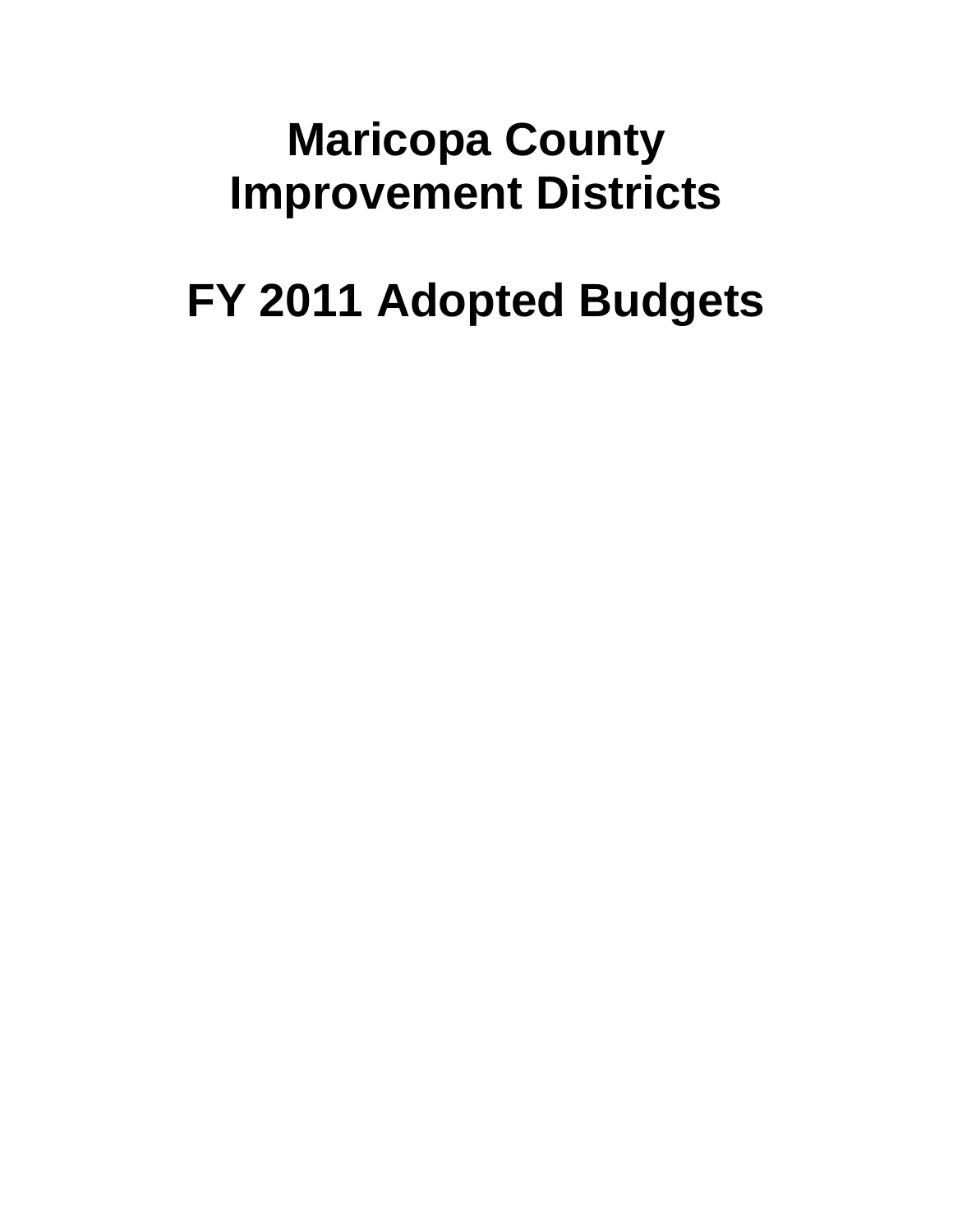### Table of Contents

Motion 1 Direct Assessment of Special Districts 2 Street Lighting Improvements Districts 3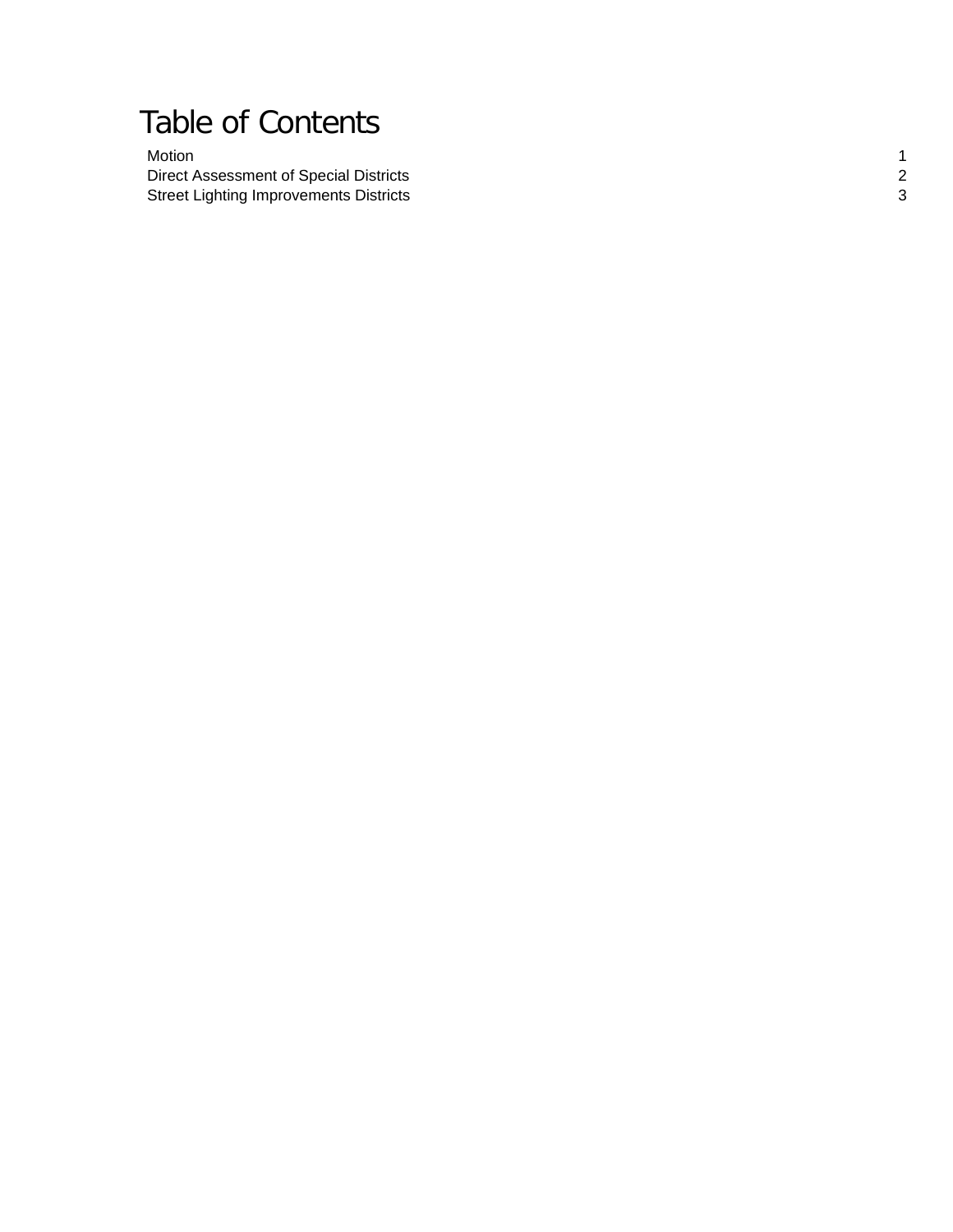### Motion

Pursuant to ARS §48-954, adopt the Fiscal Year 2011 Budgets for the County Improvement Districts per the FY 2011 Budget Schedules entitled "Direct Assessment Special Districts" and "Street Lighting Improvement Districts."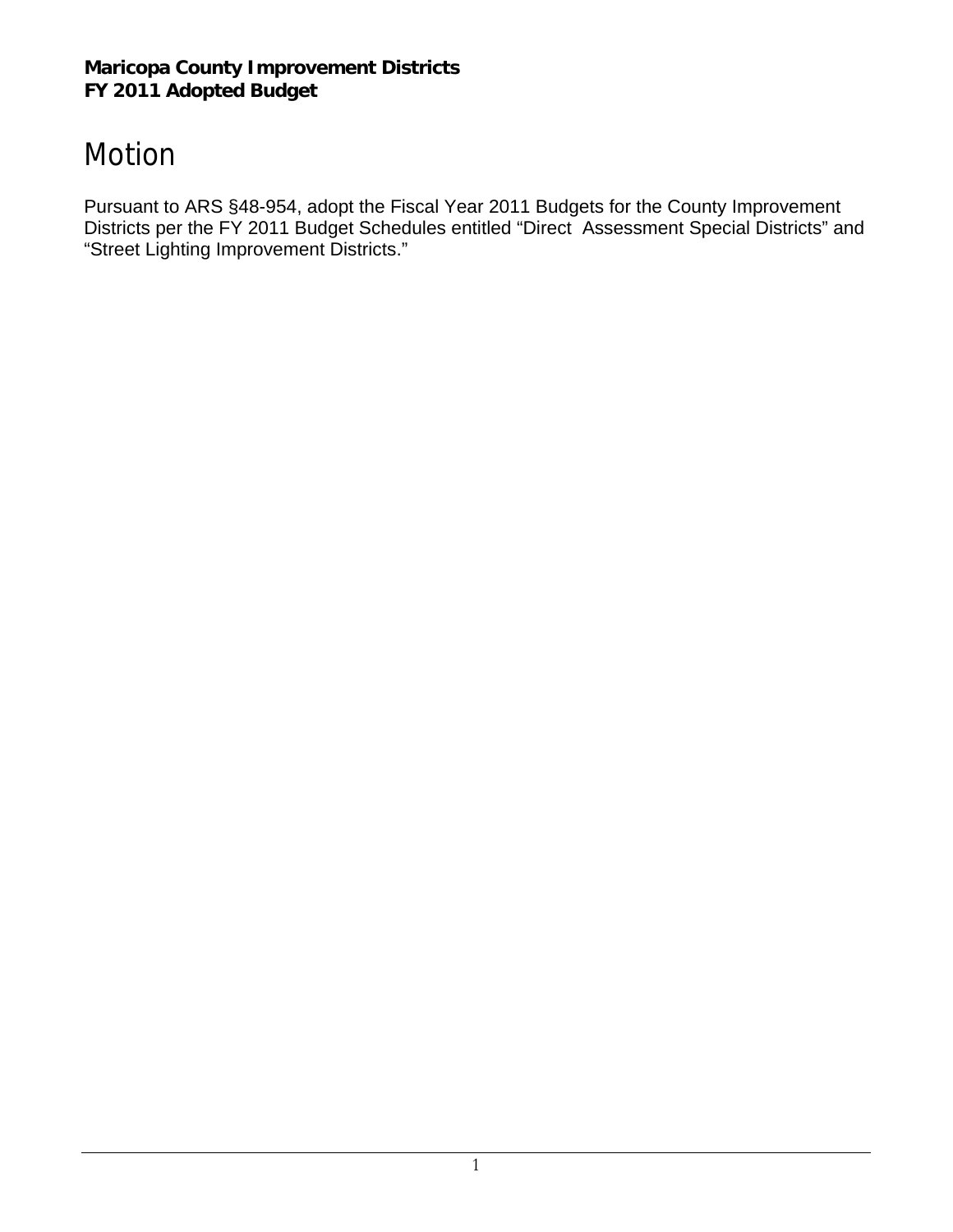## Direct Assessment Special Districts

|         |                                          |                                         |    |               |     | <b>ESTIMATED</b>    |    | 2010-11        |                          | <b>LESS</b>              |    | 2010-11           |
|---------|------------------------------------------|-----------------------------------------|----|---------------|-----|---------------------|----|----------------|--------------------------|--------------------------|----|-------------------|
| DIST.   |                                          |                                         |    | 2009-10       |     | <b>EXPENDITURES</b> |    | <b>BUDGET</b>  |                          | <b>AVAILABLE</b>         |    | <b>DIRECT</b>     |
| NO.     | <b>DISTRICT NAME</b>                     | <b>LEVY PURPOSE</b>                     |    | <b>BUDGET</b> |     | 2009-10             |    | <b>REQUEST</b> |                          | <b>FUNDS</b>             |    | <b>ASSESSMENT</b> |
| $K-91$  | Queen Creek Water Improv Bond Interest   |                                         | \$ | 940           | S   | 940                 | s, | 756            | $\overline{\mathcal{S}}$ | $\blacksquare$           | S  | 756               |
|         |                                          | Bond redemption                         |    | 2,410         |     | 2,410               |    | 2,216          |                          |                          |    | 2,216             |
|         |                                          |                                         | \$ | 3,350         | \$  | 3,350               | s, | 2,972          | \$                       | $\overline{\phantom{0}}$ | s, | 2,972             |
|         |                                          |                                         | \$ | 290           | -\$ |                     |    | 290            |                          |                          |    | 290               |
| $K-100$ | Marquerite Drive                         | <b>Bond Interest</b><br>Bond redemption |    |               |     | 290                 | \$ | 3,212          | \$                       |                          | \$ | 3,212             |
|         |                                          |                                         | \$ | 290           | S,  | 290                 | \$ | 3,502          | \$                       | $\overline{\phantom{a}}$ | \$ | 3,502             |
|         |                                          |                                         |    |               |     |                     |    |                |                          |                          |    |                   |
| K-106   | 7th Street North Improv.                 | <b>Bond Interest</b>                    | \$ | 2,015         | \$  | 2,015               | \$ | 1,606          | \$                       |                          | \$ | 1,606             |
|         |                                          | Bond redemption                         |    | 2,336         |     | 2,336               |    | 4,113          |                          |                          |    | 4,113             |
|         |                                          |                                         | \$ | 4,351         | \$  | 4,351               | \$ | 5,719          | \$                       | $\overline{\phantom{0}}$ | s, | 5,719             |
|         |                                          |                                         |    |               |     |                     |    |                |                          |                          |    |                   |
| K-109   | <b>Plymouth Street</b>                   | <b>Bond Interest</b>                    | \$ | 10.510        | \$  | 10.510              | \$ | 11.993         | \$                       |                          | \$ | 11,993            |
|         |                                          | Bond redemption                         |    | 14,597        |     | 14,597              |    | 24,138         |                          |                          |    | 24,138            |
|         |                                          |                                         | £. | 25,107        | \$  | 25,107              | \$ | 36,131         | \$                       | $\blacksquare$           | \$ | 36,131            |
|         |                                          |                                         |    |               |     |                     |    |                |                          |                          |    |                   |
|         | 28548 192nd Ave.                         | General                                 | \$ | 367           | \$  | 367                 | \$ |                | \$                       |                          | \$ |                   |
|         | 28532 Avenida del Sol                    | General                                 |    | 245           |     | 245                 |    |                |                          |                          |    |                   |
|         | 28795 Circle City Community Park General |                                         |    | 16.000        |     | 16,000              |    | 8,000          |                          |                          |    | 8,000             |
|         | 28529 Estrella Dells                     | General                                 |    | 175,000       |     | 175,000             |    | 100,000        |                          |                          |    | 100,000           |
|         | 28793 Queen Creek Water Improv General   |                                         |    | 16.000        |     | 16.000              |    | 10.000         |                          |                          |    | 10,000            |
|         | 28835 20th Street                        | General                                 |    | 8,731         |     | 8,731               |    | 8,258          |                          |                          |    | 8,258             |
|         |                                          | Subtotal \$                             |    | 216,343       | \$  | 216,343             | \$ | 126,258        | \$                       |                          | \$ | 126,258           |
|         |                                          | Total \$                                |    | 249,441       | \$  | 249,441             | \$ | 174,582        | \$                       |                          | \$ | 174,582           |
|         |                                          |                                         |    |               |     |                     |    |                |                          |                          |    |                   |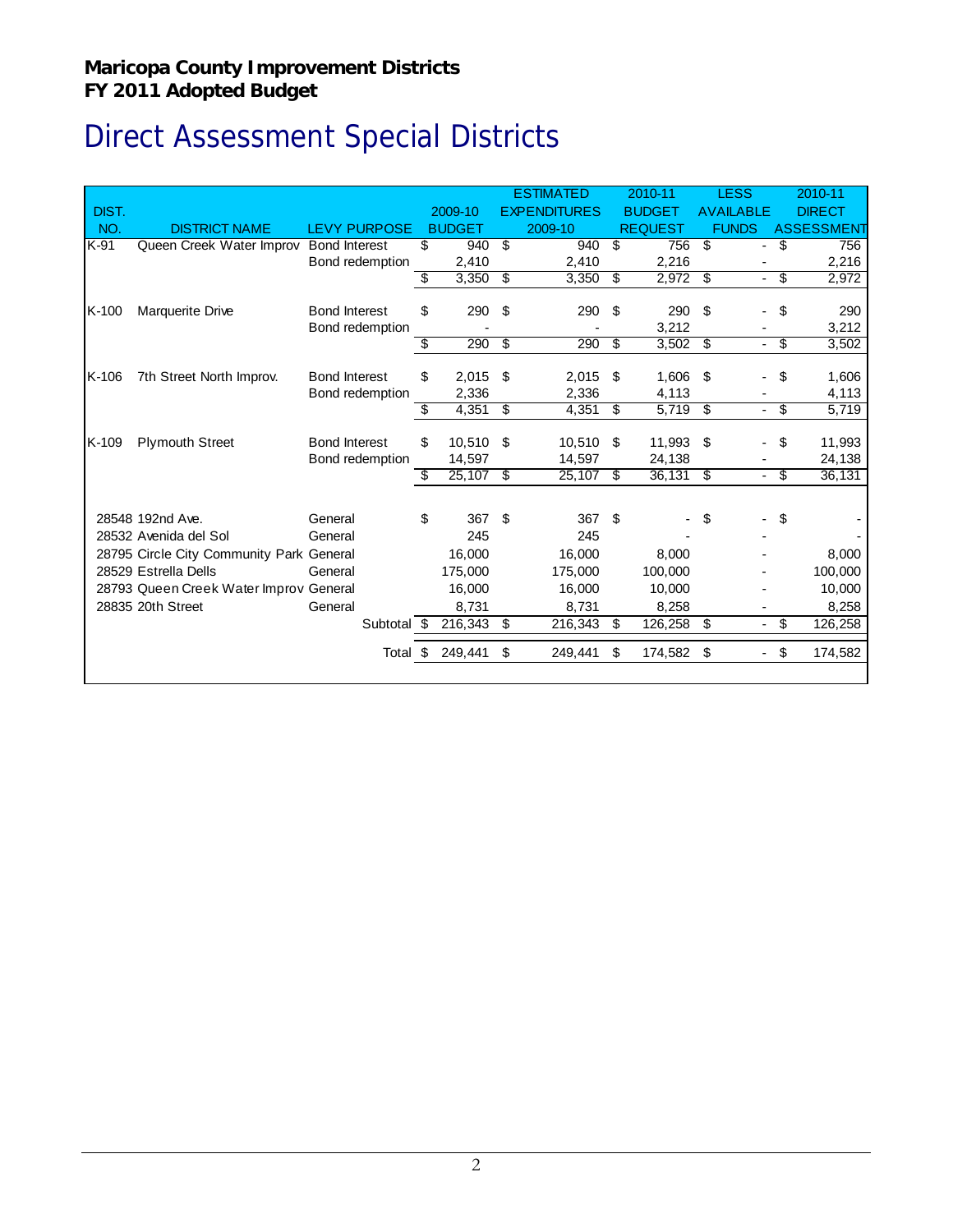### Street Lighting Improvement Districts

|                                    |               | <b>Estimated</b> | <b>Estimated</b> | <b>TAX YEAR</b>     | <b>Estimated</b> |
|------------------------------------|---------------|------------------|------------------|---------------------|------------------|
|                                    | 2009-10       | 2010-11          | <b>TAX</b>       | 2010                | 2010             |
|                                    | <b>BUDGET</b> | <b>BUDGET</b>    | <b>LEVY</b>      | <b>NET ASSESSED</b> | <b>TAX</b>       |
| <b>DIST#</b><br><b>DESCRIPTION</b> |               |                  |                  | <b>VALUE</b>        | <b>RATE</b>      |
| 13010 Empire Gardens 2             | 1,214         | 1,244            | 1,520            | 300,380             | 0.5060           |
| 13051 Towne Meadows                | 24,572        | 25,254           | 31,724           | 9,821,340           | 0.3230           |
| 13056 The Vineyards of Mesa        | 10,854        | 11,185           | 13,538           | 2,554,260           | 0.5300           |
| 13057 Clark Acres                  | 895           | 936              | 1,194            | 417,290             | 0.2861           |
| 13059 Country Meadows 9            | 21,154        | 23,241           | 29,594           | 2,683,730           | 1.1027           |
| 13069 Sun Lakes 09                 | 2,788         | 2,879            | 3,016            | 1,014,840           | 0.2972           |
| 13070 Camelot Golf Club Est. 1     | 4,907         | 5,040            | 5,627            | 1,161,953           | 0.4843           |
| 13072 Desert Sands Golf & CC 3     | 6,506         | 6,725            | 6,849            | 1,419,722           | 0.4824           |
| 13075 Litchfield Park 19           | 6,178         | 6,978            | 7,947            | 2,282,590           | 0.3482           |
| 13078 Sunrise Meadows 1            | 243           | 249              | 323              | 6,432,178           | 0.0050           |
| 13079 Estate Ranchos               | 1,103         | 1,133            | 1,261            | 659,220             | 0.1913           |
| 13103 Desert Foothills Est 5       | 4,273         | 4,394            | 5,211            | 2,016,643           | 0.2584           |
| 13107 Desert Foothills Est 6       | 5,908         | 6,091            | 7,530            | 2,137,935           | 0.3522           |
| 13109 Apache Wells Mobile P 3A     | 2,427         | 2,488            | 2,278            | 709,288             | 0.3212           |
| 13121 Desert Sands Golf & CC 4     | 10,844        | 11,137           | 10,658           | 2,792,551           | 0.3817           |
| 13122 Sun Lakes 07                 | 3,928         | 4,041            | 4,131            | 1,340,405           | 0.3082           |
| 13128 Litchfield Park 17           | 4,486         | 5,045            | 5,968            | 1,075,870           | 0.5547           |
| 13132 Valencia Village             | 8,040         | 8,236            | 10,204           | 1,901,184           | 0.5367           |
| 13147 Superstition View #1         | 4,022         | 4,132            | 3,712            | 698,340             | 0.5315           |
| 13169 Sun Lakes 22                 | 4,930         | 5,062            | 5,159            | 4,605,985           | 0.1120           |
| 13176 Villa Royale                 | 728           | 747              | 797              | 1,082,705           | 0.0736           |
| 13177 Coronado Acres               | 705           | 717              | 932              | 280,380             | 0.3324           |
| 13178 Sun Lakes 10                 | 8,721         | 8,744            | 8,898            | 4,352,319           | 0.2044           |
| 13184 Hopeville                    | 1,881         | 2,025            | 2,439            | 284,494             | 0.8573           |
| 13188 Sun Lakes 21                 | 12,774        | 13,116           | 13,931           | 6,996,639           | 0.1991           |
| 13191 Dreamland Villa-19           | 955           | 979              | 950              | 412,495             | 0.2303           |
| 13203 Sun Lakes 19                 | 6,052         | 6,645            | 7,666            | 2,935,080           | 0.2612           |
| 13210 Crestview Manor              | 955           | 979              | 1,275            | 213,330             | 0.5977           |
| 13219 Sun Lakes 12                 | 8,887         | 8,974            | 9,116            | 3,565,333           | 0.2557           |
| 13220 Sun Lakes 14                 | 7,245         | 7,364            | 7,837            | 2,991,645           | 0.2620           |
| 13221 Sun Lakes 16 & 16A           | 11,479        | 11,232           | 11,186           | 4,269,115           | 0.2620           |
| 13223 Sun Lakes 18                 | 15,575        | 16,123           | 17,013           | 5,216,890           | 0.3261           |
| 13226 Sun Lakes 11 & 11A           | 1,627         | 1,611            | 1,515            | 1,430,305           | 0.1059           |
| 13228 Crimson Cove                 | 2,149         | 2,203            | 2,393            | 380,925             | 0.6282           |
| 13247 Sun City 57                  | 12,483        | 13,889           | 16,966           | 2,036,650           | 0.8330           |
| 13248 Apache Wells Mobile P 3B     | 3,641         | 3,732            | 3,522            | 1,047,128           | 0.3363           |
| 13263 Sun City 10                  | 28,983        | 32,338           | 38,360           | 4,856,308           | 0.7899           |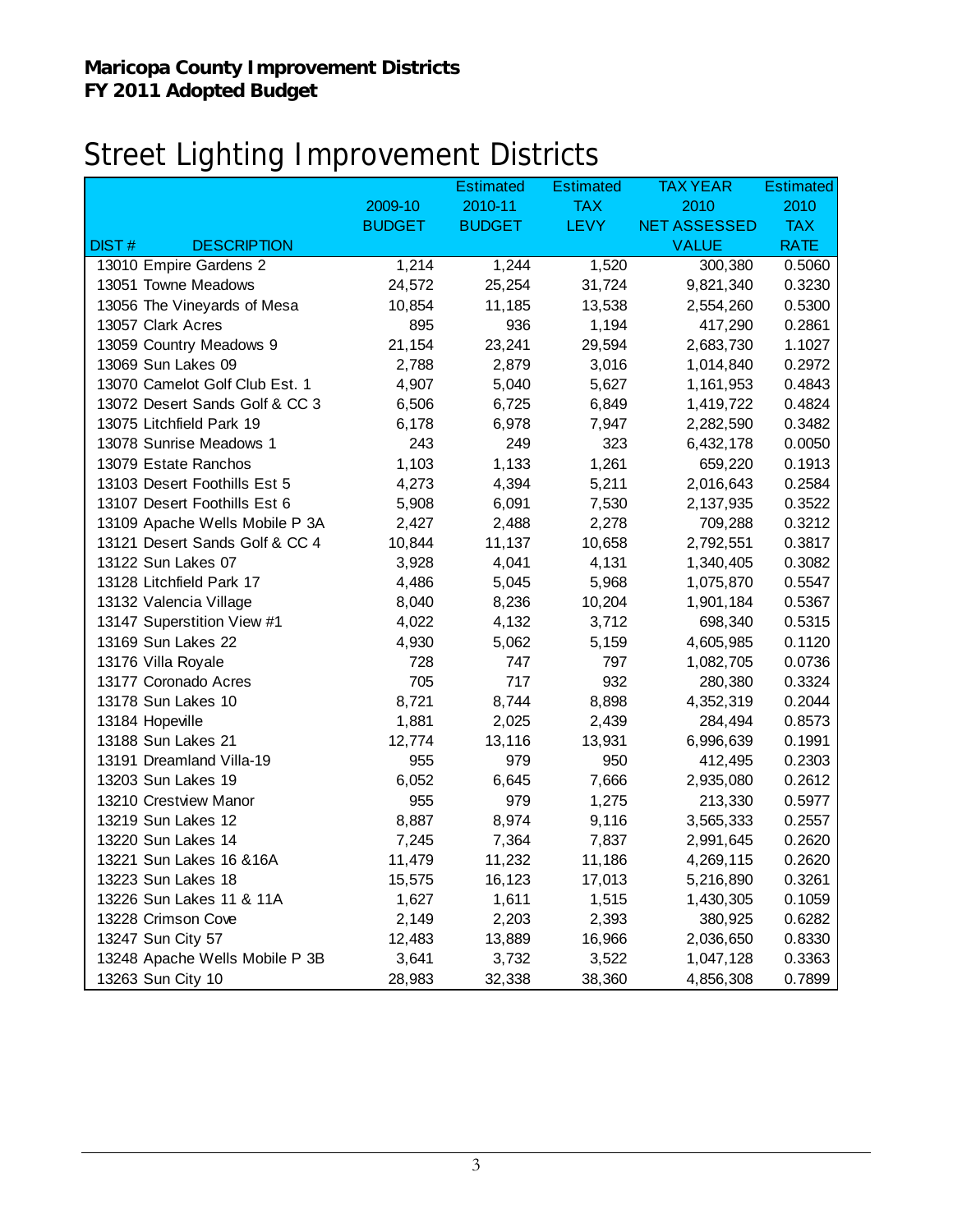|                                 |               | <b>Estimated</b> | <b>Estimated</b> | <b>TAX YEAR</b>     | <b>Estimated</b> |
|---------------------------------|---------------|------------------|------------------|---------------------|------------------|
|                                 | 2009-10       | 2010-11          | <b>TAX</b>       | 2010                | 2010             |
|                                 | <b>BUDGET</b> | <b>BUDGET</b>    | <b>LEVY</b>      | <b>NET ASSESSED</b> | <b>TAX</b>       |
| <b>DESCRIPTION</b><br>DIST#     |               |                  |                  | <b>VALUE</b>        | <b>RATE</b>      |
| 13264 Sun Lakes 03A             | 2,257         | 2,327            | 2,435            | 695,745             | 0.3500           |
| 13268 Sun Lakes 08              | 3,851         | 3,982            | 4,053            | 920,983             | 0.4401           |
| 13271 Mesquite Trails           | 4,224         | 4,348            | 4,988            | 942,805             | 0.5291           |
| 13281 Sun City 10A              | 27,110        | 30,255           | 35,779           | 4,210,656           | 0.8497           |
| 13287 Empire Gardens 3          | 1,214         | 1,244            | 1,554            | 315,900             | 0.4919           |
| 13288 Empire Gardens 4          | 1,419         | 1,464            | 1,670            | 340,920             | 0.4899           |
| 13290 Sun Lakes 15              | 6,855         | 6,903            | 7,093            | 3,235,815           | 0.2192           |
| 13291 Sun City 50A              | 4,264         | 4,727            | 5,335            | 557,136             | 0.9576           |
| 13298 Sun City West             | 873,830       | 968,229          | 1,067,919        | 254,434,790         | 0.4197           |
| 13303 Sun Lakes 17              | 12,550        | 12,886           | 13,788           | 4,416,025           | 0.3122           |
| 13310 Casa Mia 2A               | 2,427         | 2,488            | 2,947            | 430,685             | 0.6843           |
| 13311 Pomeroy Estates           | 2,779         | 2,863            | 3,287            | 777,640             | 0.4227           |
| 13312 Rio Vista West 2          | 207           | 221              | 120              | 401,480             | 0.0299           |
| 13315 Apache Wells Mobile P 6   | 3,155         | 3,234            | 2,967            | 1,221,527           | 0.2429           |
| 13316 Sun City 44               | 21,483        | 23,992           | 28,967           | 3,125,680           | 0.9267           |
| 13325 Queen Creek Plaza         | 2,483         | 2,569            | 2,996            | 328,285             | 0.9126           |
| 13326 Rio Vista West            | 5,912         | 6,187            | 7,423            | 1,094,305           | 0.6783           |
| 13329 Desert Saguaro Estates 1  | 4,537         | 4,651            | 5,637            | 680,845             | 0.8279           |
| 13330 Sun City 45               | 16,957        | 18,942           | 23,025           | 2,818,870           | 0.8168           |
| 13331 Sun City 46               | 11,331        | 12,649           | 14,738           | 2,479,896           | 0.5943           |
| 13335 Casa Mia 2B               | 2,912         | 2,986            | 3,618            | 631,170             | 0.5732           |
| 13343 Knott Manor               | 2,207         | 2,278            | 2,617            | 276,860             | 0.9452           |
| 13346 Circle City               | 3,446         | 3,813            | 4,592            | 1,134,503           | 0.4048           |
| 13348 Desert Saguaro Estates 2  | 1,910         | 1,958            | 2,518            | 550,580             | 0.4573           |
| 13349 Sun City 47               | 24,624        | 27,559           | 33,598           | 3,744,608           | 0.8972           |
| 13351 Sun City 38               | 3,228         | 3,603            | 4,421            | 353,775             | 1.2497           |
| 13352 Mesa East                 | 23,764        | 24,413           | 24,364           | 5,445,053           | 0.4475           |
| 13354 Sun City 49               | 26,792        | 29,894           | 35,925           | 4,408,580           | 0.8149           |
| 13356 Desert Sands Golf & CC 6  | 2,912         | 2,986            | 3,212            | 891,639             | 0.3602           |
| 13357 Desert Sands Golf & CC 7  | 4,854         | 4,976            | 5,254            | 1,084,386           | 0.4845           |
| 13358 Sun City 38A              | 3,291         | 3,662            | 4,096            | 353,300             | 1.1594           |
| 13359 Velda Rose Estates East 5 | 2,859         | 2,937            | 2,977            | 662,260             | 0.4495           |
| 13361 Sun Lakes 04              | 7,163         | 7,365            | 7,600            | 3,265,013           | 0.2328           |
| 13362 Sun Lakes 05              | 14,088        | 14,442           | 14,790           | 4,018,285           | 0.3681           |
| 13363 Sun Lakes 06              | 11,492        | 11,753           | 12,459           | 3,821,185           | 0.3261           |
| 13364 Sun City 48               | 19,826        | 22,071           | 27,214           | 4,748,459           | 0.5731           |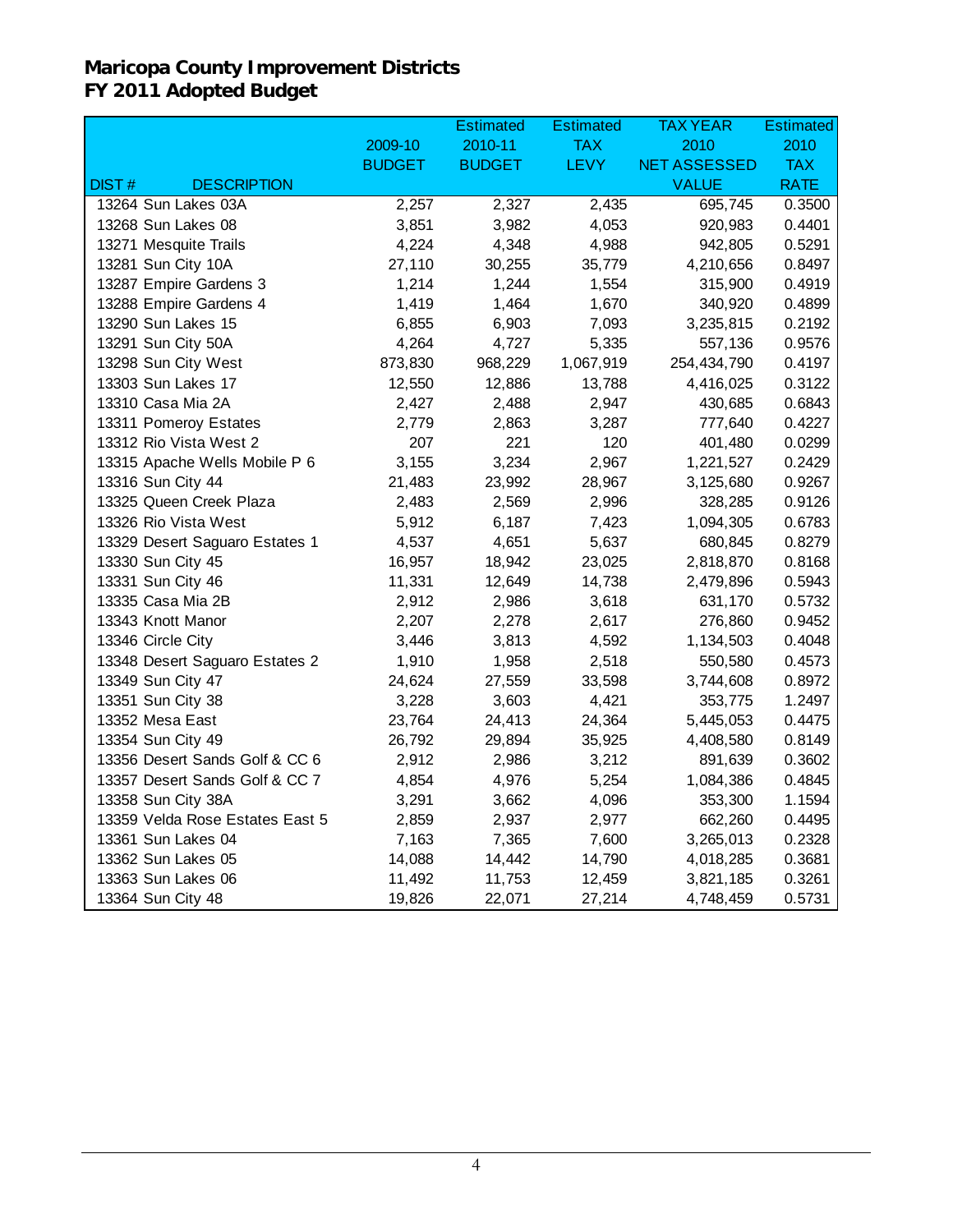|                                    |               | <b>Estimated</b> | <b>Estimated</b> | <b>TAX YEAR</b>     | <b>Estimated</b> |
|------------------------------------|---------------|------------------|------------------|---------------------|------------------|
|                                    | 2009-10       | 2010-11          | <b>TAX</b>       | 2010                | 2010             |
|                                    | <b>BUDGET</b> | <b>BUDGET</b>    | <b>LEVY</b>      | <b>NET ASSESSED</b> | <b>TAX</b>       |
| <b>DESCRIPTION</b><br><b>DIST#</b> |               |                  |                  | <b>VALUE</b>        | <b>RATE</b>      |
| 13371 Oasis Verde                  | 8,017         | 8,269            | 10,339           | 1,362,055           | 0.7591           |
| 13372 Sun City 15D                 | 5,442         | 6,024            | 6,392            | 518,194             | 1.2335           |
| 13374 Sun City 51                  | 16,824        | 18,766           | 22,657           | 2,760,020           | 0.8209           |
| 13375 Sun City 52                  | 15,707        | 17,525           | 20,910           | 2,985,581           | 0.7004           |
| 13376 Sun City 50                  | 10,567        | 11,781           | 13,994           | 2,388,885           | 0.5858           |
| 13383 Sun City West Expansion I    | 151,462       | 167,825          | 186,270          | 38,778,329          | 0.4803           |
| 13386 Litchfield Park 18           | 5,313         | 5,998            | 6,979            | 1,470,320           | 0.4747           |
| 13392 Sun City 41                  | 12,898        | 14,262           | 16,127           | 2,442,020           | 0.6604           |
| 13393 Sun City 53                  | 37,483        | 41,818           | 46,961           | 8,426,900           | 0.5573           |
| 13394 Sun City 54                  | 23,032        | 25,644           | 29,231           | 4,709,356           | 0.6207           |
| 13395 Sun City 55                  | 23,293        | 25,967           | 30,677           | 4,059,425           | 0.7557           |
| 13396 Desert Skies 2               | 2,411         | 2,487            | 3,159            | 571,890             | 0.5524           |
| 13397 Sun City 56                  | 5,356         | 5,974            | 6,539            | 1,329,588           | 0.4918           |
| 13401 Sun City 33                  | 27,270        | 30,449           | 35,446           | 4,495,204           | 0.7885           |
| 13402 Rancho Del Sol 2             | 3,104         | 3,182            | 3,581            | 2,044,549           | 0.1751           |
| 13404 Sun City 17E F&G             | 11,109        | 12,360           | 14,828           | 3,047,182           | 0.4866           |
| 13417 Western Ranchettes           | 3,578         | 3,671            | 4,396            | 1,012,754           | 0.4341           |
| 13418 AZ Skies Mobile Est E2       | 3,582         | 3,672            | 3,772            | 431,348             | 0.8745           |
| 13419 Sun City 35                  | 33,328        | 37,261           | 44,668           | 5,463,388           | 0.8176           |
| 13420 Az Skies Mobil Estates       | 4,537         | 4,651            | 4,620            | 822,213             | 0.5619           |
| 13421 Sun City 28A                 | 3,016         | 3,361            | 4,016            | 958,365             | 0.4190           |
| 13422 Velda Rose Estates East 3    | 1,194         | 1,224            | 1,376            | 343,910             | 0.4001           |
| 13423 Velda Rose Estates East 4    | 1,671         | 1,713            | 1,893            | 254,660             | 0.7433           |
| 13424 Linda Vista                  | 4,362         | 4,478            | 5,208            | 824,652             | 0.6315           |
| 13432 Sun City 17H                 | 4,404         | 4,859            | 6,527            | 1,038,755           | 0.6283           |
| 13433 Sun Lakes 01                 | 7,163         | 7,344            | 7,355            | 2,040,488           | 0.3605           |
| 13434 Sun Lakes 02                 | 7,402         | 7,778            | 8,400            | 1,908,417           | 0.4402           |
| 13437 Granite Reef Vista Park      | 1,012         | 1,042            | 1,278            | 248,940             | 0.5134           |
| 13438 Sun City 34                  | 4,614         | 5,163            | 5,736            | 958,355             | 0.5985           |
| 13439 Sun City 34A                 | 22,895        | 25,513           | 29,314           | 4,754,276           | 0.6166           |
| 13440 Sun City 35A                 | 21,538        | 24,069           | 27,330           | 3,828,754           | 0.7138           |
| 13441 Sun City 36                  | 7,012         | 7,808            | 9,889            | 5,112,986           | 0.1934           |
| 13444 Velda Rose Estates East 2    | 1,910         | 1,958            | 1,978            | 445,235             | 0.4443           |
| 13446 Apache Wells Mobil P 1&2     | 16,863        | 17,442           | 16,051           | 5,333,464           | 0.3009           |
| 13447 Apache Cntry Club Est. 5     | 4,854         | 4,976            | 5,449            | 2,066,130           | 0.2637           |
| 13448 Apache Wells Mobile P 4B     | 1,214         | 1,244            | 1,159            | 284,595             | 0.4072           |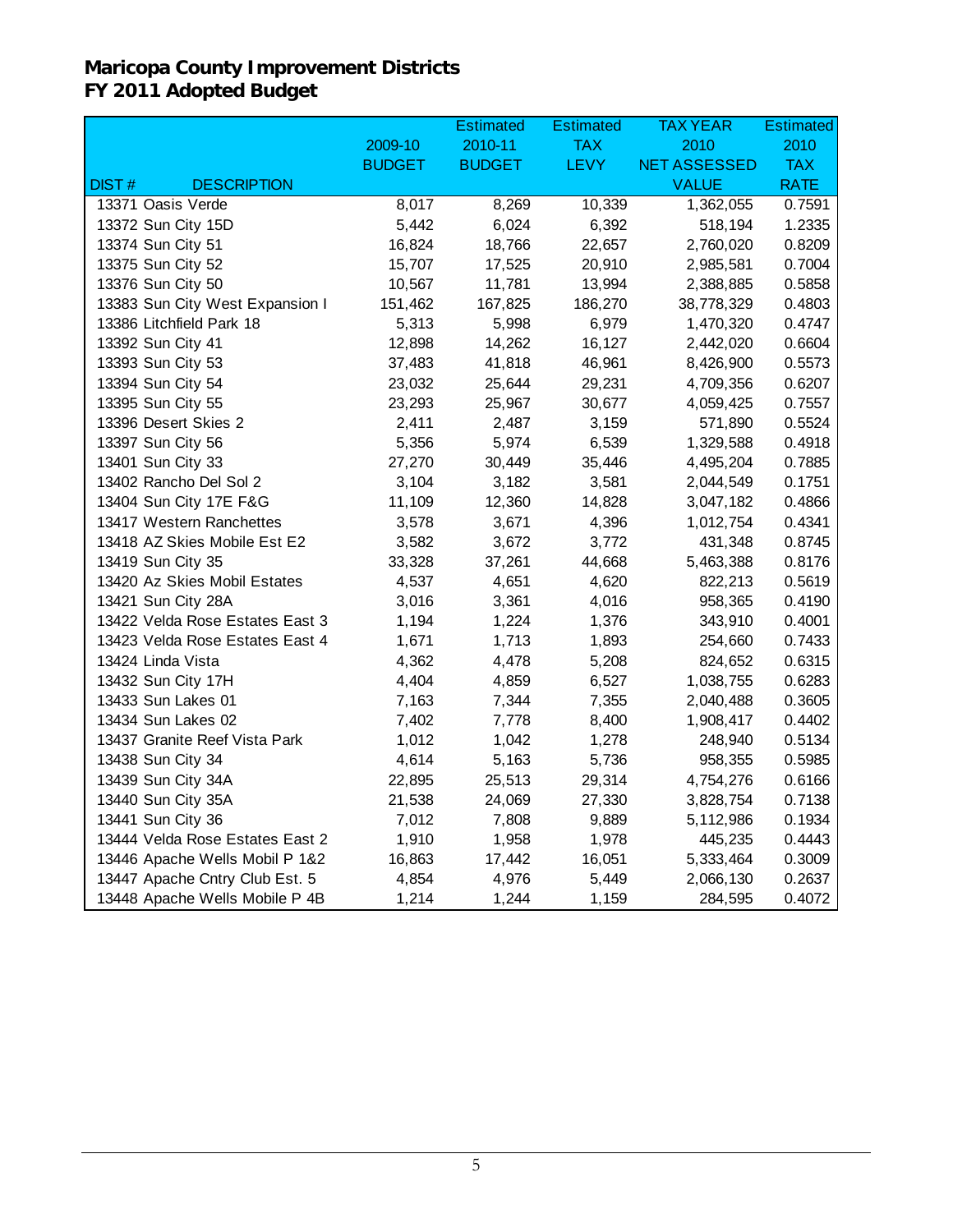|                                    |               | <b>Estimated</b> | <b>Estimated</b> | <b>TAX YEAR</b>     | <b>Estimated</b> |
|------------------------------------|---------------|------------------|------------------|---------------------|------------------|
|                                    | 2009-10       | 2010-11          | <b>TAX</b>       | 2010                | 2010             |
|                                    | <b>BUDGET</b> | <b>BUDGET</b>    | <b>LEVY</b>      | <b>NET ASSESSED</b> | <b>TAX</b>       |
| <b>DIST#</b><br><b>DESCRIPTION</b> |               |                  |                  | <b>VALUE</b>        | <b>RATE</b>      |
| 13450 Casa Mia                     | 7,313         | 7,531            | 8,934            | 1,031,830           | 0.8658           |
| 13451 Desert Skies                 | 1,941         | 1,990            | 2,246            | 366,020             | 0.6136           |
| 13452 Dreamland Villa 16           | 12,407        | 12,483           | 12,897           | 2,682,641           | 0.4808           |
| 13453 Dreamland Villa 17           | 3,783         | 3,888            | 4,221            | 848,680             | 0.4974           |
| 13454 Linda Vista 2                | 3,691         | 3,821            | 4,413            | 827,310             | 0.5334           |
| 13455 Lucy T. Homesites 2          | 3,258         | 3,356            | 3,739            | 1,029,715           | 0.3631           |
| 13456 Luke Field Homes             | 10,618        | 11,211           | 12,201           | 1,196,586           | 1.0197           |
| 13459 McAfee Mobile Manor          | 1,948         | 2,034            | 2,016            | 587,511             | 0.3431           |
| 13460 Rancho Grande Tres           | 8,130         | 8,368            | 10,021           | 2,324,940           | 0.4310           |
| 13463 Sun Lakes 03                 | 11,569        | 11,873           | 12,246           | 2,810,280           | 0.4358           |
| 13465 Western Ranchettes 2         | 3,582         | 3,672            | 4,485            | 997,200             | 0.4498           |
| 13485 Sun City 32A                 | 22,748        | 25,454           | 31,380           | 4,887,575           | 0.6420           |
| 13486 Sun City 31A                 | 30,869        | 34,557           | 41,686           | 4,960,109           | 0.8404           |
| 13487 Sun City 39                  | 12,285        | 13,647           | 17,111           | 4,451,940           | 0.3843           |
| 13488 Sun City 40                  | 7,210         | 8,010            | 9,192            | 2,638,475           | 0.3484           |
| 13490 Brentwood Acres              | 1,910         | 1,958            | 2,120            | 428,020             | 0.4953           |
| 13492 Desert Sands Golf & CC 8     | 5,097         | 5,225            | 6,319            | 1,554,842           | 0.4064           |
| 13494 Sun City 37                  | 19,382        | 21,650           | 26,037           | 2,744,622           | 0.9487           |
| 13495 Sun City 42                  | 10,509        | 11,649           | 13,182           | 1,735,102           | 0.7597           |
| 13496 Sun City 43                  | 23,772        | 26,540           | 31,649           | 3,494,645           | 0.9056           |
| 13499 Sun City 28B                 | 3,509         | 3,917            | 4,690            | 535,040             | 0.8766           |
| 13510 Camelot Golf Club Est. 2     | 4,144         | 4,251            | 4,857            | 1,630,392           | 0.2979           |
| 13801 Scottsdale Estates 01        | 5,577         | 5,220            | 5,881            | 2,358,698           | 0.2493           |
| 13802 Scottsdale Highlands 1       | 2,182         | 2,237            | 2,620            | 1,137,430           | 0.2303           |
| 13810 Melville 1                   | 6,939         | 7,116            | 8,453            | 2,563,912           | 0.3297           |
| 13812 Scottsdale Estates 04        | 15,861        | 15,272           | 17,201           | 6,085,788           | 0.2826           |
| 13813 Scottsdale Highlands 2       | 2,425         | 2,486            | 2,963            | 1,040,110           | 0.2849           |
| 13816 Scottsdale Estates 02        | 6,305         | 6,463            | 7,633            | 2,759,190           | 0.2766           |
| 13817 Cavalier                     | 7,310         | 7,500            | 8,561            | 3,105,517           | 0.2757           |
| 13820 Hidden Village               | 1,940         | 1,989            | 2,251            | 2,357,220           | 0.0955           |
| 13821 Scottsdale Estates 03        | 8,484         | 8,203            | 9,306            | 4,372,905           | 0.2128           |
| 13825 Mesa Country Club Park       | 3,398         | 3,483            | 3,391            | 864,965             | 0.3920           |
| 13827 Scottsdale Estates 05        | 12,905        | 13,239           | 15,618           | 6,367,612           | 0.2453           |
| 13830 Trail West                   | 1,940         | 1,989            | 2,411            | 953,620             | 0.2528           |
| 13836 Dreamland Villa              | 2,140         | 2,224            | 2,335            | 407,965             | 0.5724           |
| 13837 Scottsdale Cntry Acres       | 4,607         | 4,723            | 5,623            | 2,402,603           | 0.2340           |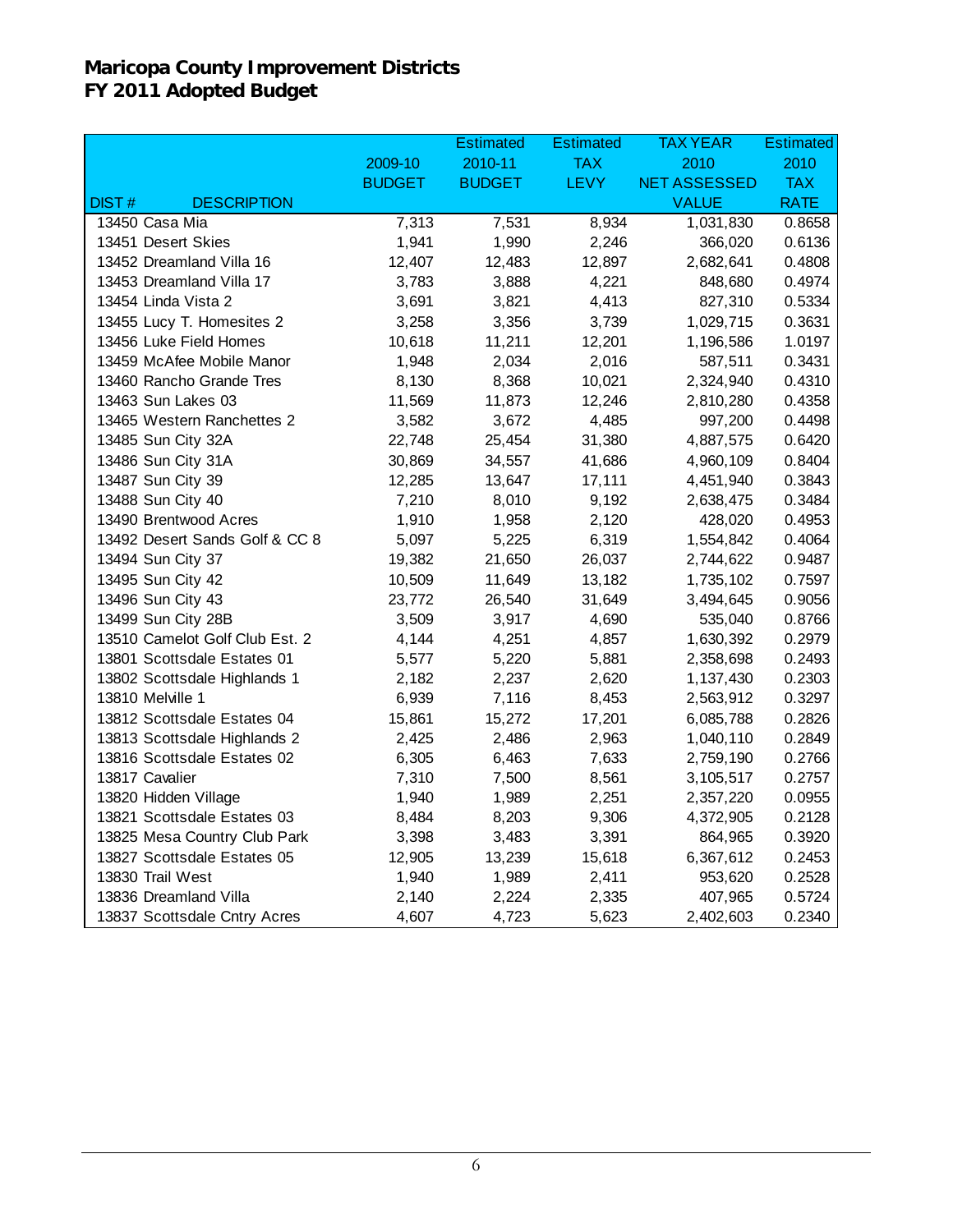|                                    |               | <b>Estimated</b> | <b>Estimated</b> | <b>TAX YEAR</b>     | <b>Estimated</b> |
|------------------------------------|---------------|------------------|------------------|---------------------|------------------|
|                                    | 2009-10       | 2010-11          | <b>TAX</b>       | 2010                | 2010             |
|                                    | <b>BUDGET</b> | <b>BUDGET</b>    | <b>LEVY</b>      | <b>NET ASSESSED</b> | <b>TAX</b>       |
| <b>DIST#</b><br><b>DESCRIPTION</b> |               |                  |                  | <b>VALUE</b>        | <b>RATE</b>      |
| 13838 Cox Heights 1                | 4,361         | 4,474            | 5,231            | 2,028,191           | 0.2579           |
| 13839 Cox Heights 2                | 12,156        | 12,472           | 14,521           | 4,366,385           | 0.3326           |
| 13840 Dreamland Villa 02           | 3,121         | 3,182            | 3,279            | 1,709,994           | 0.1918           |
| 13844 Esquire Villa 1              | 6,304         | 6,469            | 7,764            | 1,294,850           | 0.5996           |
| 13848 Scottsdale Estates 07        | 13,336        | 13,672           | 16,164           | 5,416,453           | 0.2984           |
| 13849 Scottsdale Estates 06        | 13,443        | 13,813           | 15,703           | 6,058,726           | 0.2592           |
| 13850 Scottsdale Estates 08        | 8,729         | 8,949            | 10,544           | 4,207,357           | 0.2506           |
| 13851 Scottsdale Estates 09        | 5,577         | 5,717            | 6,614            | 2,192,535           | 0.3017           |
| 13853 Cox Hghts 3 & Scot Est 12    | 11,154        | 11,435           | 13,336           | 5,478,915           | 0.2434           |
| 13855 Glenmar                      | 2,382         | 2,447            | 2,806            | 548,950             | 0.5112           |
| 13859 Dreamland Villa 03           | 6,108         | 6,004            | 6,107            | 1,114,080           | 0.5482           |
| 13862 Town & Country Scottsdale    | 2,575         | 2,642            | 3,203            | 1,147,730           | 0.2791           |
| 13863 Country Place at Chandler    | 7,704         | 8,097            | 10,158           | 2,622,385           | 0.3874           |
| 13864 Scottsdale Highlands 4       | 1,510         | 1,555            | 1,804            | 740,590             | 0.2436           |
| 13865 Trail West 2                 | 2,425         | 2,486            | 3,111            | 1,236,640           | 0.2516           |
| 13868 Scottsdale Estates 16        | 7,517         | 7,706            | 9,044            | 2,607,730           | 0.3468           |
| 13869 J & O Frontier Place         | 3,060         | 3,139            | 3,453            | 1,516,299           | 0.2277           |
| 13870 McCormick Estates 1          | 1,849         | 1,898            | 2,291            | 352,017             | 0.6508           |
| 13872 Dreamland Villa 04           | 2,683         | 2,266            | 2,045            | 580,679             | 0.3522           |
| 13874 Hallcraft 1                  | 32,250        | 33,061           | 38,635           | 13,686,930          | 0.2823           |
| 13875 Hallcraft 2                  | 19,205        | 19,726           | 23,318           | 8,212,816           | 0.2839           |
| 13876 Hallcraft 3                  | 13,579        | 13,921           | 16,320           | 11,750,320          | 0.1389           |
| 13879 Apache Cntry Club Est. 1     | 8,967         | 9,204            | 10,643           | 2,832,357           | 0.3758           |
| 13882 Scottsdale Cntry Acres 2     | 7,553         | 7,749            | 9,084            | 3,620,500           | 0.2509           |
| 13884 Mereway Manor                | 6,304         | 6,463            | 7,198            | 1,794,336           | 0.4012           |
| 13885 Cox Heights 7                | 2,182         | 2,237            | 2,563            | 817,350             | 0.3136           |
| 13886 Cox Heights 6                | 1,455         | 1,492            | 1,797            | 618,660             | 0.2905           |
| 13888 Cox Heights 4                | 5,334         | 5,469            | 6,079            | 2,487,860           | 0.2443           |
| 13890 Dreamland Villa 05           | 6,900         | 7,496            | 7,755            | 1,332,995           | 0.5818           |
| 13896 Scottsdale Highlands 5       | 1,940         | 1,989            | 2,449            | 672,190             | 0.3643           |
| 13901 Velda Rose Estates 1         | 1,433         | 1,469            | 1,493            | 272,546             | 0.5478           |
| 13908 Apache Cntry Club Est. 3     | 13,554        | 13,929           | 15,877           | 4,415,150           | 0.3596           |
| 13909 Dreamland Villa 06           | 4,886         | 5,070            | 5,298            | 1,228,386           | 0.4313           |
| 13911 Velda Rose Estates 2         | 2,149         | 2,203            | 2,136            | 345,020             | 0.6191           |
| 13912 Velda Rose Estates 3         | 2,385         | 2,497            | 2,577            | 679,905             | 0.3790           |
| 13916 Sun City 06                  | 38,686        | 43,135           | 49,896           | 6,170,170           | 0.8087           |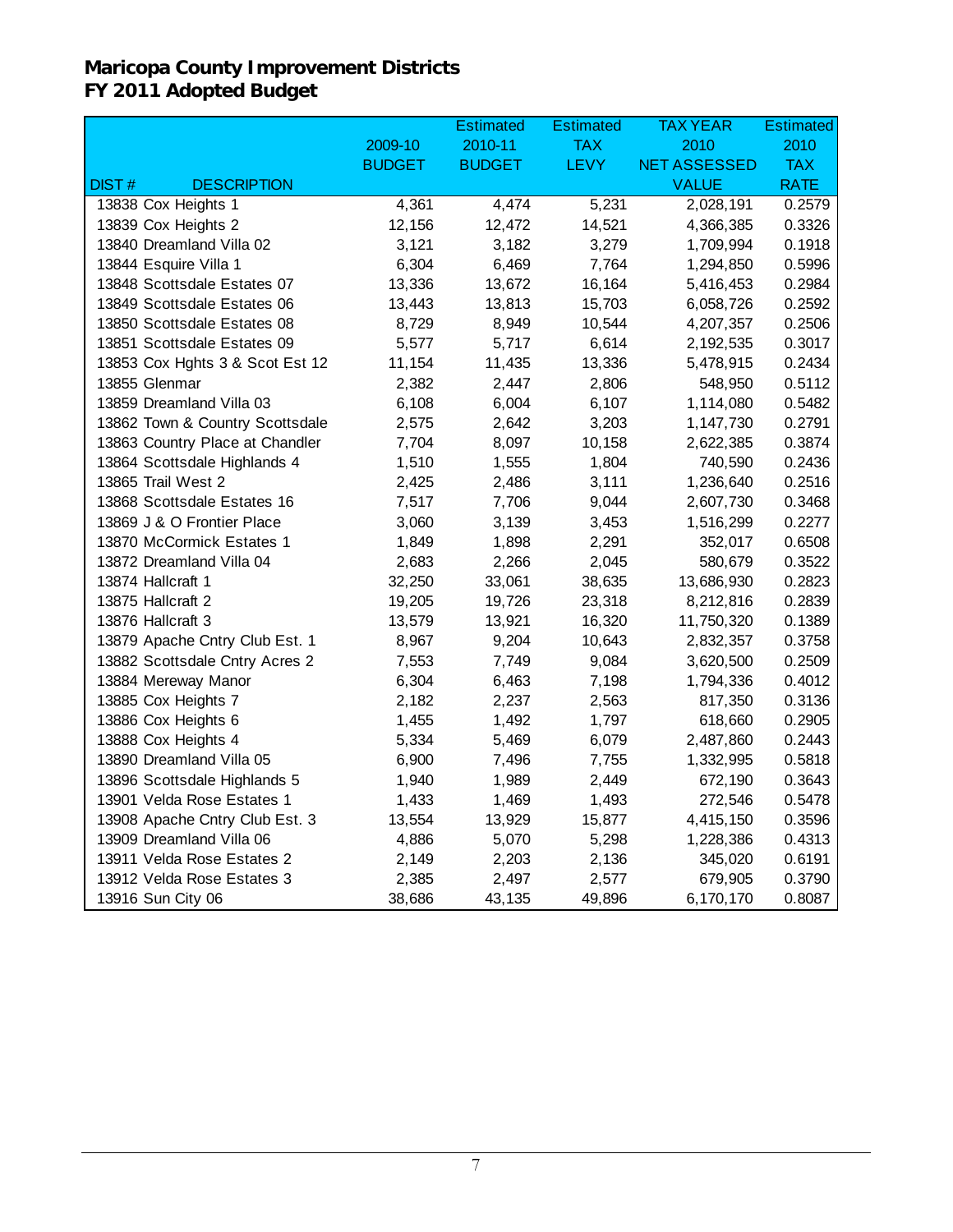|                                 |               | <b>Estimated</b> | <b>Estimated</b> | <b>TAX YEAR</b>     | <b>Estimated</b> |
|---------------------------------|---------------|------------------|------------------|---------------------|------------------|
|                                 | 2009-10       | 2010-11          | <b>TAX</b>       | 2010                | 2010             |
|                                 | <b>BUDGET</b> | <b>BUDGET</b>    | <b>LEVY</b>      | <b>NET ASSESSED</b> | <b>TAX</b>       |
| <b>DESCRIPTION</b><br>DIST#     |               |                  |                  | <b>VALUE</b>        | <b>RATE</b>      |
| 13917 Sun City 05               | 17,131        | 19,097           | 22,842           | 3,822,361           | 0.5976           |
| 13919 Dreamland Villa 07        | 7,641         | 7,833            | 8,301            | 1,648,441           | 0.5036           |
| 13921 Dreamland Villa 08        | 5,269         | 5,519            | 5,853            | 1,299,030           | 0.4506           |
| 13922 Velda Rose Cntry Club Add | 3,067         | 3,153            | 3,623            | 380,480             | 0.9522           |
| 13923 Sun City 06C              | 31,621        | 35,373           | 41,098           | 6,173,412           | 0.6657           |
| 13924 Sun City 06D              | 27,611        | 30,768           | 36,813           | 4,386,175           | 0.8393           |
| 13925 Sun City 06G              | 13,610        | 15,178           | 17,043           | 2,780,264           | 0.6130           |
| 13926 Sun City 07               | 12,336        | 13,776           | 17,154           | 2,216,185           | 0.7740           |
| 13927 Sun City 08               | 15,055        | 16,805           | 19,821           | 2,933,390           | 0.6757           |
| 13928 Sun City 09               | 12,094        | 13,511           | 16,329           | 2,009,156           | 0.8127           |
| 13929 Velda Rose Estates 4      | 2,388         | 2,448            | 2,414            | 608,830             | 0.3965           |
| 13930 Dreamland Villa 09        | 7,393         | 7,737            | 7,845            | 1,574,855           | 0.4981           |
| 13931 Sun City 11               | 49,203        | 54,747           | 64,227           | 7,863,524           | 0.8168           |
| 13932 Sun City 12               | 37,612        | 41,824           | 51,472           | 5,979,691           | 0.8608           |
| 13933 Sun City 15               | 4,402         | 4,894            | 5,686            | 2,097,114           | 0.2711           |
| 13934 Sun City 17               | 4,806         | 5,323            | 6,763            | 723,013             | 0.9354           |
| 13935 Sun City 01               | 339,183       | 378,646          | 471,796          | 39,878,894          | 1.1831           |
| 13936 Velda Rose Gardens        | 4,586         | 4,749            | 4,651            | 779,573             | 0.5966           |
| 13937 Dreamland Villa 10        | 6,881         | 7,794            | 8,126            | 1,481,162           | 0.5486           |
| 13938 Sun City 15B              | 6,081         | 6,738            | 8,011            | 1,431,300           | 0.5597           |
| 13939 Sun City 18 & 18A         | 37,811        | 42,214           | 51,218           | 6,171,595           | 0.8299           |
| 13940 Sun City 17A              | 2,645         | 2,948            | 3,775            | 478,655             | 0.7887           |
| 13941 Sun City 17B & 17C        | 9,520         | 10,590           | 12,998           | 1,941,385           | 0.6695           |
| 13942 Sun City 19 & 20          | 42,678        | 47,590           | 53,811           | 7,170,473           | 0.7505           |
| 13943 Dreamland Villa 11        | 10,001        | 10,278           | 10,672           | 2,099,845           | 0.5082           |
| 13944 Sun City 23               | 24,121        | 26,893           | 32,824           | 3,075,190           | 1.0674           |
| 13950 Sun City 21 & 21A         | 38,412        | 42,905           | 50,617           | 5,821,227           | 0.8695           |
| 13951 Dreamland Villa 12        | 8,311         | 8,562            | 8,998            | 1,670,530           | 0.5386           |
| 13952 Sun City 11A              | 13,041        | 14,559           | 17,947           | 1,501,170           | 1.1955           |
| 13953 Sun City 15C              | 13,924        | 15,493           | 20,383           | 4,549,798           | 0.4480           |
| 13954 Sun City 22 & 22A         | 34,065        | 38,038           | 43,313           | 4,397,806           | 0.9849           |
| 13955 Apache Wells Mobile P 5   | 3,172         | 3,268            | 2,842            | 738,822             | 0.3847           |
| 13962 Velda Rose Estates East   | 4,289         | 4,406            | 4,521            | 743,665             | 0.6079           |
| 13964 Sun City 14               | 6,482         | 7,215            | 8,620            | 724,261             | 1.1902           |
| 13965 Sun City 22B              | 10,571        | 11,792           | 14,778           | 3,750,788           | 0.3940           |
| 13966 Sun City 25               | 44,727        | 49,891           | 56,897           | 7,872,558           | 0.7227           |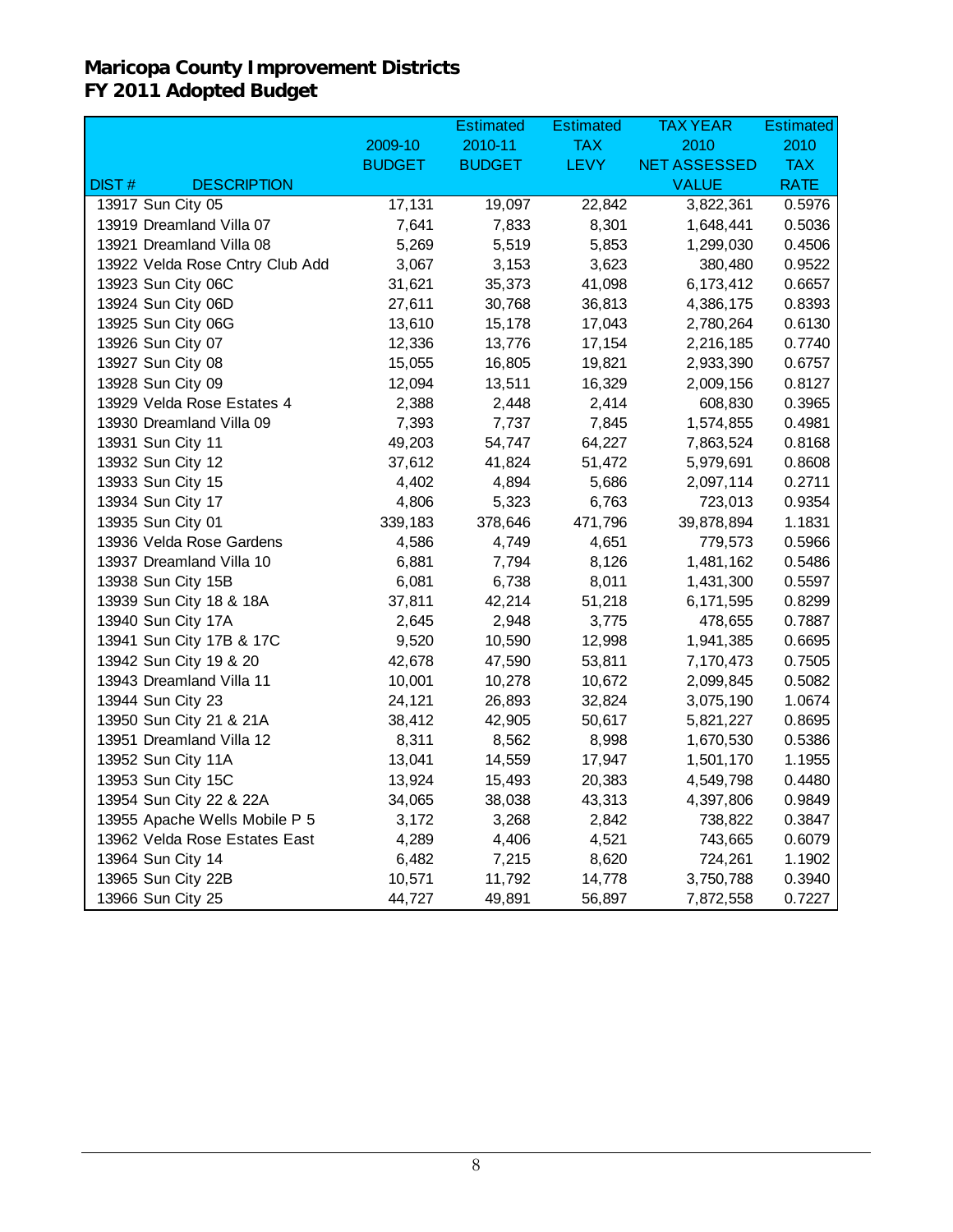|                                     |               | <b>Estimated</b> | <b>Estimated</b> | <b>TAX YEAR</b>     | <b>Estimated</b> |
|-------------------------------------|---------------|------------------|------------------|---------------------|------------------|
|                                     | 2009-10       | 2010-11          | <b>TAX</b>       | 2010                | 2010             |
|                                     | <b>BUDGET</b> | <b>BUDGET</b>    | <b>LEVY</b>      | <b>NET ASSESSED</b> | <b>TAX</b>       |
| <b>DIST#</b><br><b>DESCRIPTION</b>  |               |                  |                  | <b>VALUE</b>        | <b>RATE</b>      |
| 13967 Sun City 25A                  | 24,000        | 26,788           | 31,950           | 4,135,505           | 0.7726           |
| 13968 Sun City 27                   | 12,169        | 13,610           | 16,093           | 2,204,065           | 0.7302           |
| 13969 Sun City 30                   | 44,917        | 50,150           | 58,766           | 6,968,175           | 0.8433           |
| 13970 Sun City 16                   | 22,098        | 24,453           | 32,267           | 12, 152, 197        | 0.2655           |
| 13972 Apache Wells Mobile P 3       | 9,948         | 9,952            | 9,192            | 3,678,166           | 0.2499           |
| 13973 Dreamland Villa 14            | 15,979        | 16,671           | 18,213           | 4,107,031           | 0.4435           |
| 13974 Apache Wells Mobile P 4       | 7,278         | 7,464            | 7,159            | 3,170,728           | 0.2258           |
| 13978 Apache Wells Mobile P 4A      | 3,155         | 3,234            | 3,062            | 1,220,190           | 0.2509           |
| 13985 Sun City 24                   | 9,381         | 10,463           | 12,246           | 2,765,295           | 0.4428           |
| 13986 Sun City 26                   | 21,999        | 24,626           | 28,276           | 4,967,163           | 0.5693           |
| 13989 Sun City 26A                  | 18,836        | 21,038           | 25,085           | 2,599,660           | 0.9649           |
| 13990 Sun City 31                   | 17,357        | 19,429           | 22,909           | 2,851,705           | 0.8033           |
| 13991 Suburban Ranchettes           | 3,820         | 3,916            | 4,448            | 1,786,880           | 0.2489           |
| 13992 Sun City 24B                  | 8,979         | 9,971            | 12,505           | 3,834,754           | 0.3261           |
| 13993 Sun City 28                   | 3,975         | 4,426            | 5,412            | 996,735             | 0.5430           |
| 13994 Sun City 32                   | 17,888        | 20,034           | 23,877           | 2,782,310           | 0.8582           |
| 13995 Dreamland Villa 15            | 10,500        | 10,770           | 11,373           | 2,460,615           | 0.4622           |
| 13999 Sun City 24C                  | 6,087         | 6,816            | 8,289            | 2,200,755           | 0.3766           |
| 23076 Pinnacle Ranch at 83rd Ave    | 3,164         | 3,515            | 4,350            | 1,453,700           | 0.2992           |
| 23137 Country Meadows 10            | 15,247        | 16,887           | 22,135           | 3,151,320           | 0.7024           |
| 23145 Litchfield Vista Views II     | 2,301         | 2,556            | 3,172            | 1,461,520           | 0.2170           |
| 23176 Crystal Manor                 | 8,656         | 8,935            | 9,359            | 1,240,982           | 0.7542           |
| 23189 Anthem I                      | 721,383       | 777,934          | 782,693          | 135,711,183         | 0.5767           |
| 23254 Cloud Creek Ranch             | 1,278         | 1,365            | 1,538            | 662,160             | 0.2323           |
| 23255 Citrus Point                  | 6,769         | 7,254            | 9,393            | 3,635,138           | 0.2584           |
| 23324 SCW Expansion 17              | 88,866        | 98,404           | 116,217          | 22,454,030          | 0.5176           |
| 23344 Dreaming Summit 1,2a,2b       | 46,383        | 50,046           | 65,071           | 16, 107, 275        | 0.4040           |
| 23352 Sun Lakes Unit 41             | 1,671         | 1,713            | 1,790            | 872,133             | 0.2052           |
| 23353 Wigwam Creek N.Ph.1           | 14,112        | 15,192           | 19,062           | 4,935,396           | 0.3862           |
| 23360 Dreaming Summit 3             | 21,503        | 23,239           | 29,482           | 9,152,717           | 0.3221           |
| 23375 RUSSELL RANCH PH 1            | 3,975         | 4,328            | 5,134            | 4,190,080           | 0.1225           |
| 23399 Wigwam Creek South            | 49,221        | 53,008           | 67,945           | 21,661,875          | 0.3137           |
| 23452 Litchfield Vista Views IIIA&B | 1,217         | 1,310            | 1,570            | 2,262,860           | 0.0694           |
| 23502 Dos Rios Units 1&2            | 4,306         | 4,645            | 5,284            | 2,359,467           | 0.2239           |
| 23567 White Tank Foothills          | 27,151        | 29,171           | 39,233           | 8,949,323           | 0.4384           |
| 23568 Capistrano North&South        | 5,328         | 5,716            | 6,130            | 2,532,180           | 0.2421           |